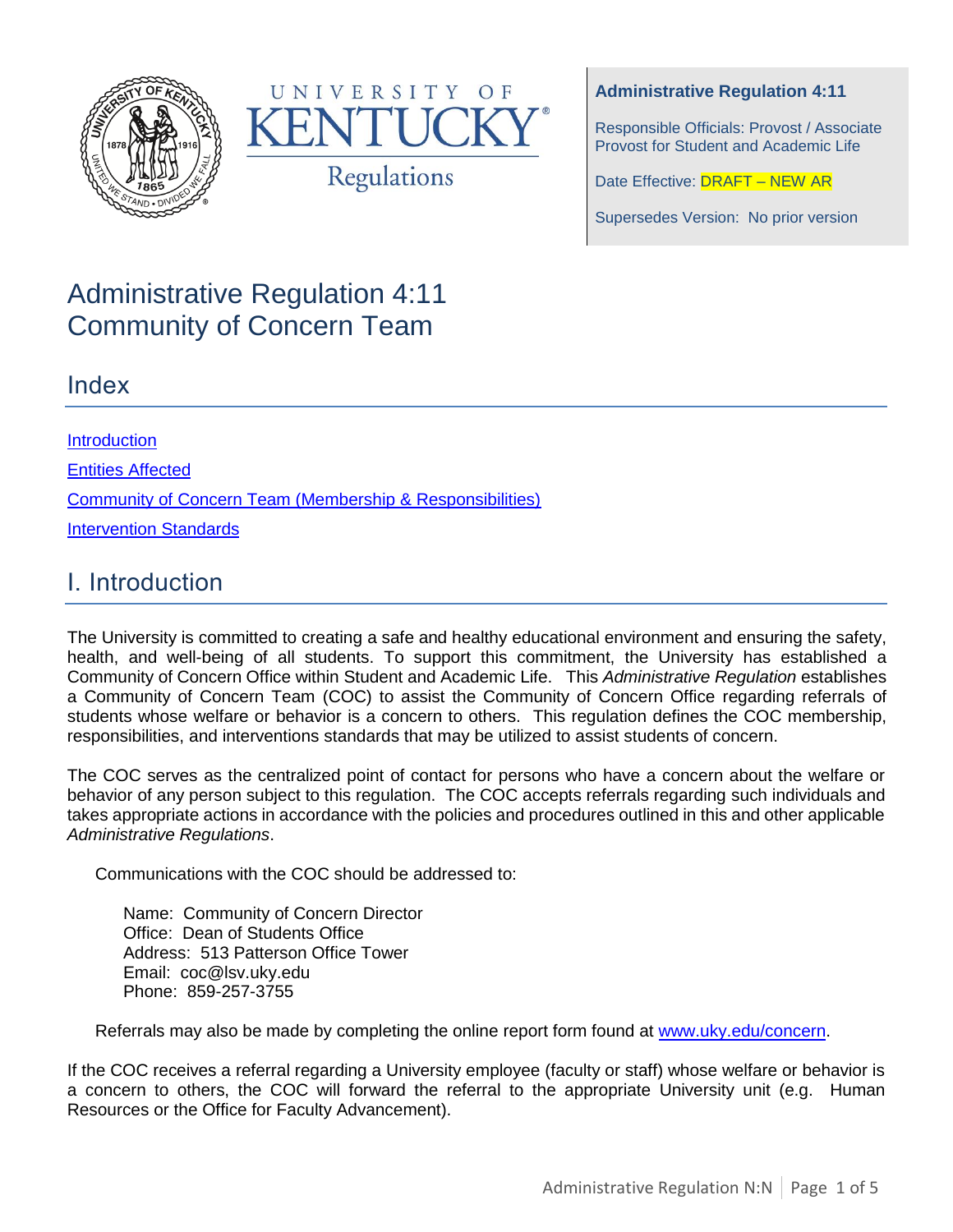# <span id="page-1-0"></span>II. Entities Affected

This *Administrative Regulation* applies to all University of Kentucky students. For purposes of this regulation, "student" means any person who is enrolled at the University and who has not completed a program of study in which he or she is enrolled. Student status continues whether or not the University's academic programs are in session. Student status includes those taking courses for credit or non-credit at the University, either full-time or part-time, while pursuing undergraduate, graduate, or professional studies. Persons who are living in University housing, although not enrolled at the University, are also subject to this regulation.

# <span id="page-1-1"></span>III. Community of Concern Team - Composition and Responsibilities

#### A. Composition

- 1. The COC is appointed by the Associate Provost for Student and Academic Life (APSAL) and reports to the Dean of Students.
- 2. The COC is comprised of individuals from the faculty and staff who have demonstrated professional expertise, experience, or interest in student wellness and success. COC membership should include, at minimum, representatives from the following areas:
	- University Counseling Center
	- University Health Services
	- Disability Resource Center
	- Office of Student Conduct
	- Office of Legal Counsel
	- University of Kentucky Police Department
	- Academic Ombud
- 3. The Community of Concern Office Director is the *ex officio* Chair of the COC.
- 4. COC members have staggered three-year (3-year) appointments and may be reappointed.

#### B. Responsibilities

- 1. Accepting referrals of students whose welfare or behavior is a concern to others and taking appropriate action by referring students to the resources that can provide the support and assistance needed to safely maintain a successful relationship with the University;
- 2. Proposing a plan of action to support a student's wellness and success through a structured intervention plan;
- 3. Providing training and education to the University community regarding student safety, health, and welfare;
- 4. Communicating with Colleges / Deans regarding specific students who may be eligible for voluntary withdrawals;
- 5. Initiating involuntary medical withdrawal for students in accordance with *Administrative Regulation 4:12, Student Involuntary Medical Withdrawal;*
- 6. Determining re-enrollment conditions for students who is required to take an involuntary medical withdrawal;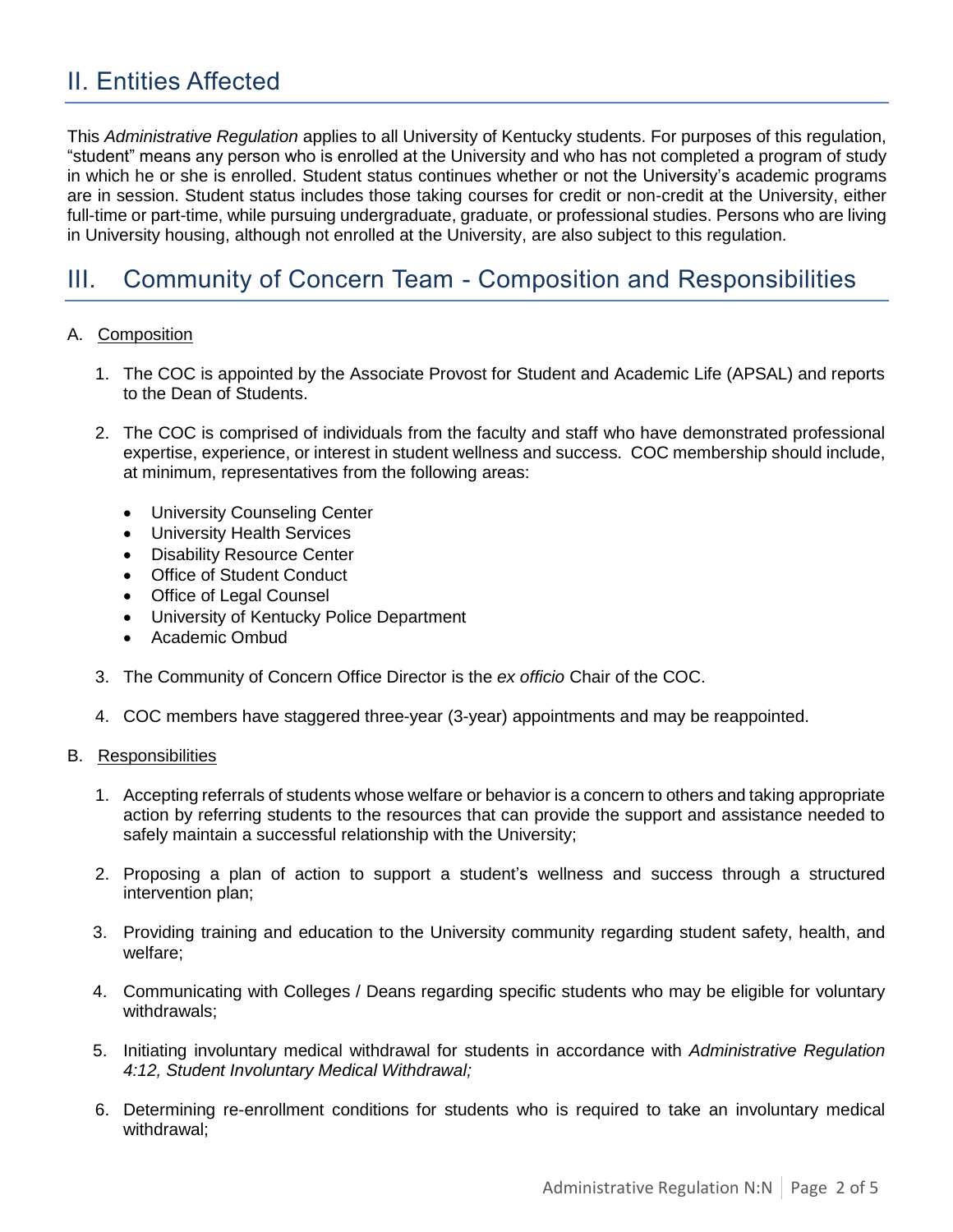- 7. Evaluating and making determinations on Involuntary Medical Withdrawal of Absence Re-Enrollment Applications in accordance with Administrative Regulation 4:12, Student Involuntary Medical Withdrawal;
- 8. Maintaining confidentiality of student information and records to the extent allowed or required by state or federal law.

# <span id="page-2-0"></span>IV. Intervention Standards

The COC strives to address in a proactive and positive manner issues of concern involving student members of the university community by utilizing a variety of intervention options. The COC will endeavor to propose a plan of action or intervention that supports a student's success through the least restrictive and disruptive interventions possible, based on the available information. Possible intervention actions include, but are not limited to:

### A. Structured Intervention Plans

### 1. COC Responsibilities

The COC may propose a plan of action to support a student's wellness and success through a structured intervention plan. The COC may propose a variety of structured intervention plans based on the needs of the individual student and the availability of the University resources to support such needs. The purpose of a structured intervention plan is to provide a student with specific, defined, action steps and behavioral expectations that will optimize their chances of success and their personal well-being without imposing an undue hardship on the University or placing any individual in the University community, including the affected student or other students, at risk of harm.

### 2. Student Responsibilities

- a) It is the sole responsibility of the student to follow the structured intervention plan and comply with all of its terms and conditions. These conditions may include, but are not limited to, seeking medical care, following their healthcare provider recommendations, and accurate reporting of their physical and psychological conditions to their healthcare provider(s).
- b) The COC may follow-up with a student who has a structured intervention plan as needed and at the discretion of the COC. COC intervention does not absolve a student of his or her personal responsibility. Failure of a student to follow the structured intervention plan and/or modify the behavior of concern may subject the student to further intervention from the COC up to an involuntary medical withdrawal or referral to the Office of Student Conduct.
- c) Diagnosis of a medical or psychological condition, or participation in medical or behavioral health intervention with a licensed healthcare provider, does not absolve the student from the responsibility of behaving in a manner that is consistent with University policy.

### B. Release of Information from Healthcare Providers

The COC may request that a student provide a signed release of information to permit the University to contact the student's healthcare providers. The purpose of the release is to allow the COC to consult the healthcare providers, obtain information about recommended treatment interventions, and to develop a plan of action that can help reduce the concerning behaviors and support the student's well-being and success.

C. Parental/Family Notification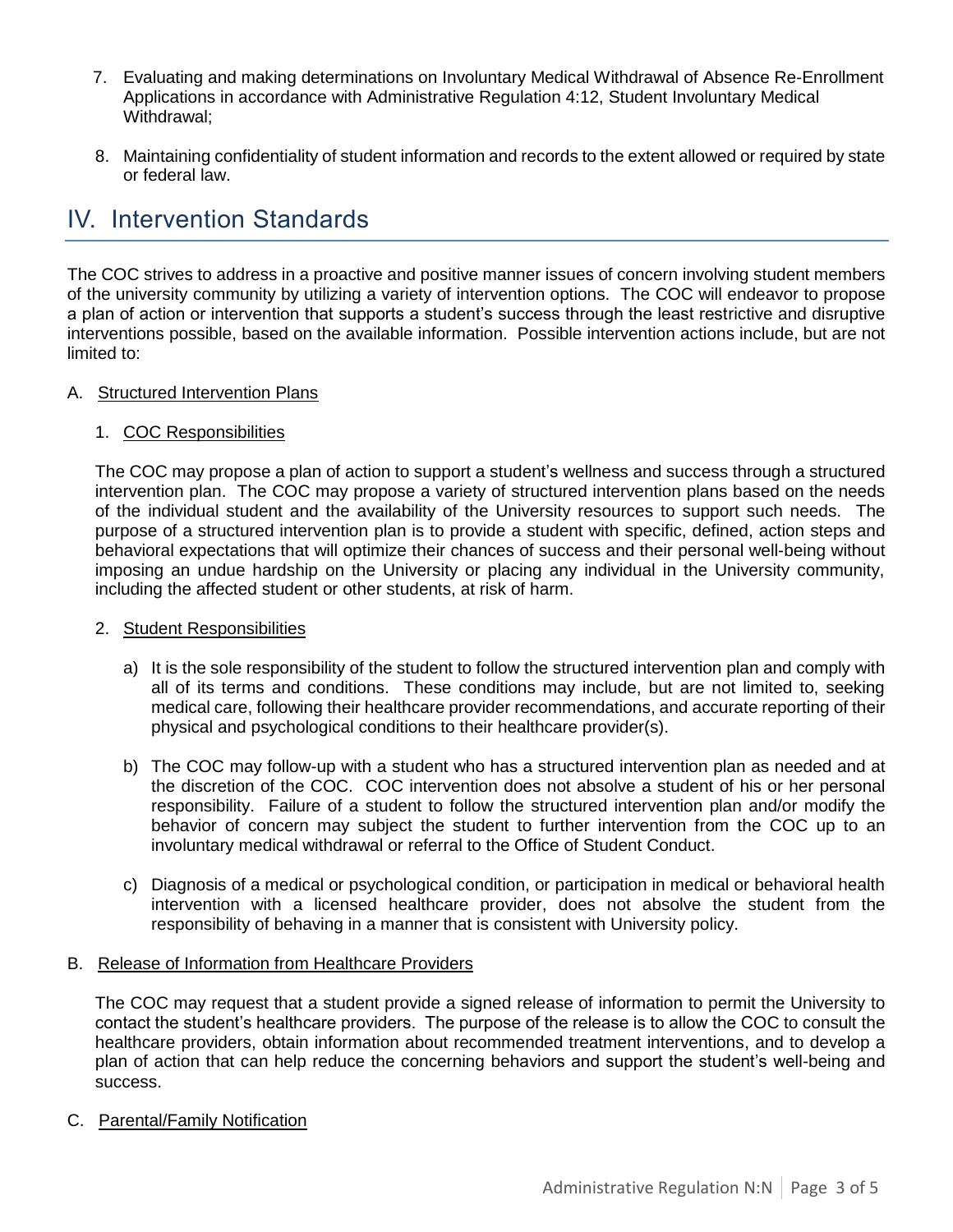In the event that the COC identifies a health or safety emergency, the COC may decide to initiate a limited parental notification or consultation absent a Family Educational Rights and Privacy Act (FERPA) release form per FERPA Part 99.36 which states,

"An educational agency or institution may disclose personally identifiable information from an education record to appropriate parties, including parents of an eligible student, in connection with an emergency if knowledge of the information is necessary to protect the health or safety of the student or other individuals. Including in the education records of a student appropriate information concerning disciplinary action taken against the student for conduct that posed a significant risk to the safety or well-being of that student, other students, or other members of the school community."

This communication is limited and is only initiated if the COC determines that a student's condition has reached an emergency level. Contact with the parents/guardians/ or other designed emergency contact may be made by any member of the COC Team, Dean of Student's staff, or anyone else designated by the Associate Provost for Student and Academic Life.

#### D. Referral to Appropriate Resources

The COC may refer students to on-campus resources that directly support the physical and psychological needs of students, including the University Health Service, the Counseling Center, and the Disability Resource Center. However, there are circumstances when, due to limitations, on-campus resources may not offer the services necessary to best support a student based on the type of physical or psychological assistance the student requires. In these circumstances, the student may be referred to off-campus agencies and service providers.

#### E. Involuntary Medical Withdrawal

The COC may implement an involuntary medical withdrawal for a student who requires services beyond those available through University resources or who refuses to accept healthcare provider recommended treatment. (See *Administrative Regulation 4:12, Student Involuntary Medical Withdrawal*, for policies and procedures related to involuntary medical withdrawal and returning to class after the withdrawal.)

#### F. Voluntary Withdrawal and other Options

The COC may recommend, or discuss with the student, the option of voluntary withdrawal. A student seeking to voluntarily withdraw for medical or non-medical related reasons must utilize the withdrawal processes established in the University Senate Rules. In accordance with the University Senate Rules, and depending on the University calendar designations for withdrawal deadlines, a student may unilaterally withdraw or contact the dean of their college to request a voluntary withdrawal. (See *Senate Rule 5.1.8* for policies and procedures related to voluntary withdrawal.)

## References and Related Materials

Family Educational Rights and Privacy Act (FERPA), Part 99.36

AR 4:12, Student Involuntary Medical Withdrawal

University Senate Rule 5.1.8

University Senate Rule 5.2.4.2.